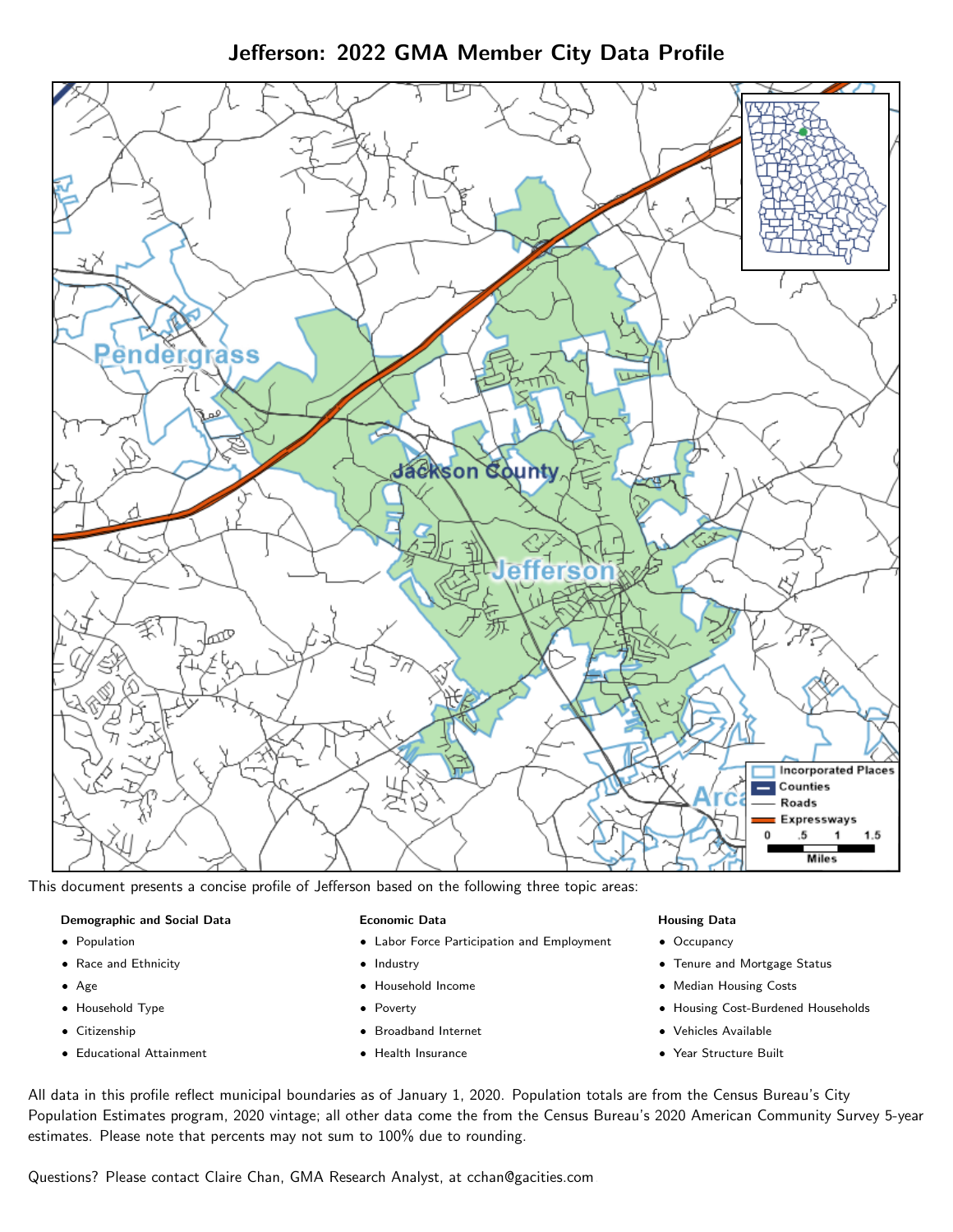# Jefferson: Demographic and Social





# **Citizenship**



Source: American Community Survey, 2020 5-year estimates, table B05002 Source: American Community Survey, 2020 5-year estimates, table B15002

# Race and Ethnicity



Source: U.S. Census Bureau, City Population Estimates, 2020 vintage Source: American Community Survey, 2020 5-year estimates, table B03002

# Household Type



Source: American Community Survey, 2020 5-year estimates, table B01001 Source: American Community Survey, 2020 5-year estimates, table B11001

## Educational Attainment



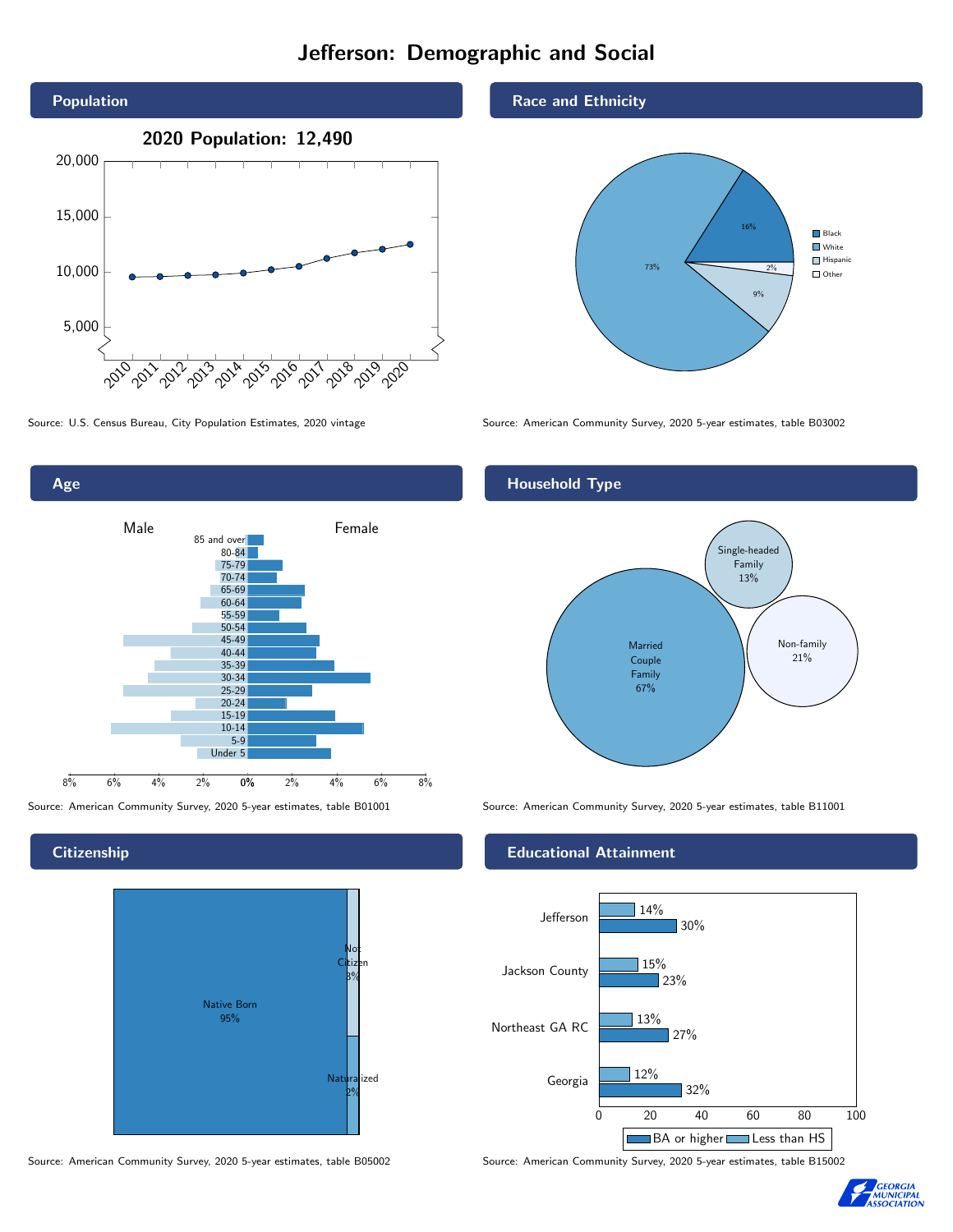# Jefferson: Economic



Source: American Community Survey, 2020 5-year estimates, table B23001 Note: Unemployment rate is based upon the civilian labor force.



Source: American Community Survey, 2020 5-year estimates, tables B19013 and B19025 Source: American Community Survey, 2020 5-year estimates, table B17010



#### Industry

| Agriculture, forestry, fishing and hunting, and mining      | $0\%$ |
|-------------------------------------------------------------|-------|
| Construction                                                | 5%    |
| Manufacturing                                               | 12%   |
| <b>Wholesale Trade</b>                                      | 4%    |
| Retail Trade                                                | 9%    |
| Transportation and warehousing, and utilities               | 9%    |
| Information                                                 | $2\%$ |
| Finance and insurance, real estate, rental, leasing         | 6%    |
| Professional, scientific, mgt, administrative, waste mgt    | 15%   |
| Educational services, and health care and social assistance | 20%   |
| Arts, entertainment, recreation, accommodation, food        | 6%    |
| service                                                     |       |
| Other services, except public administration                | $4\%$ |
| Public administration                                       | 8%    |

Source: American Community Survey, 2020 5-year estimates, table C24030

## Poverty



# **Health Insurance**



Source: American Community Survey, 2020 5-year estimates, table B28002 Source: American Community Survey, 2020 5-year estimates, table B18135